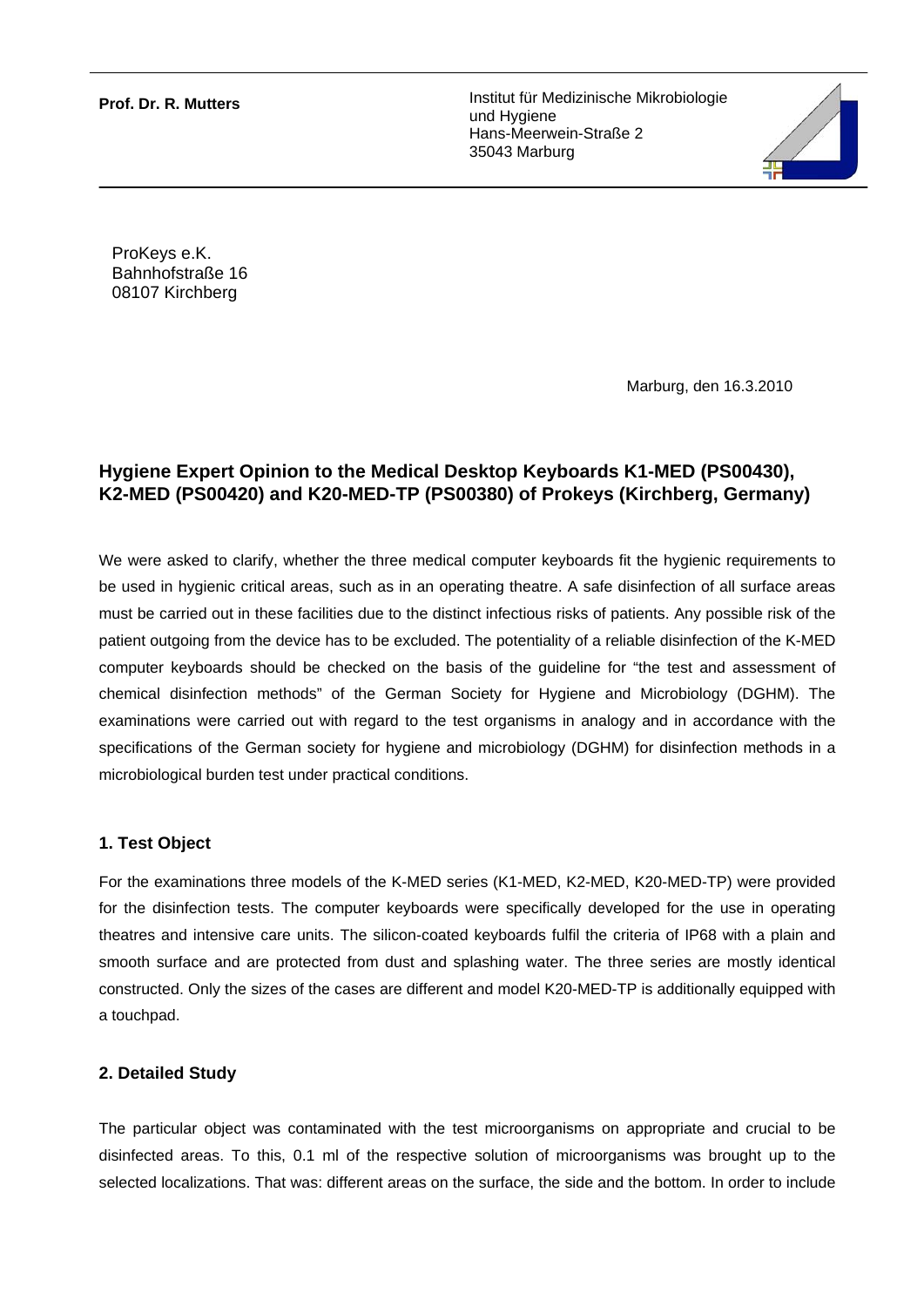areas which are difficult to be disinfected, especially the transition of the key drops and the weld at the back as well as the USB supply line and in case of K20-MED-TP the touchpad were selected. After drying of the solution, disinfection was carried out with Terralin liquid® (conc., 15min) and with the glycol-based Terralin protect® (0.5%, 60min and 2%, 15min). Both products are permitted for floor disinfection and are approved by the VAH (The German Society for Applied Hygiene). A quantitative and qualitative microbiological examination was carried out subsequently.

#### **3. Test Organisms**

| Staphylococcus aureus  | <b>ATCC 6538</b>  |
|------------------------|-------------------|
| Enterococcus faecium   | <b>ATCC 5037</b>  |
| Enterococcus hirae     | <b>ATCC 10541</b> |
| Escherichia coli       | ATCC 11229        |
| Pseudomonas aeruginosa | <b>ATCC 15442</b> |
| Proteus mirabilis      | <b>ATCC 14153</b> |
| Candida albicans       | ATCC 10231        |

#### **4. Concentrations of Microorganisms**

| Staphylococcus aureus  | <b>ATCC 6538</b>   | $4.0 \times 10^6$ cfu/ml |
|------------------------|--------------------|--------------------------|
| Enterococcus faecium   | <b>ATCC 6057</b>   | $1.0 \times 10^6$ cfu/ml |
| Enterococcus hirae     | <b>DSM 3320</b>    | $4.0 \times 10^6$ cfu/ml |
| Escherichia coli       | <b>ATCC 11229</b>  | $4.0 \times 10^6$ cfu/ml |
| Pseudomonas aeruginosa | <b>ATCC 15442</b>  | $3.4 \times 10^6$ cfu/ml |
| Proteus mirabilis      | <b>ATCC 14153</b>  | $3.0 \times 10^6$ cfu/ml |
| Candida albicans       | ATCC 10231         | $1.0 \times 10^6$ cfu/ml |
| Aspergillus niger      | <b>ATZCC 16404</b> | $1.5 \times 10^6$ cfu/ml |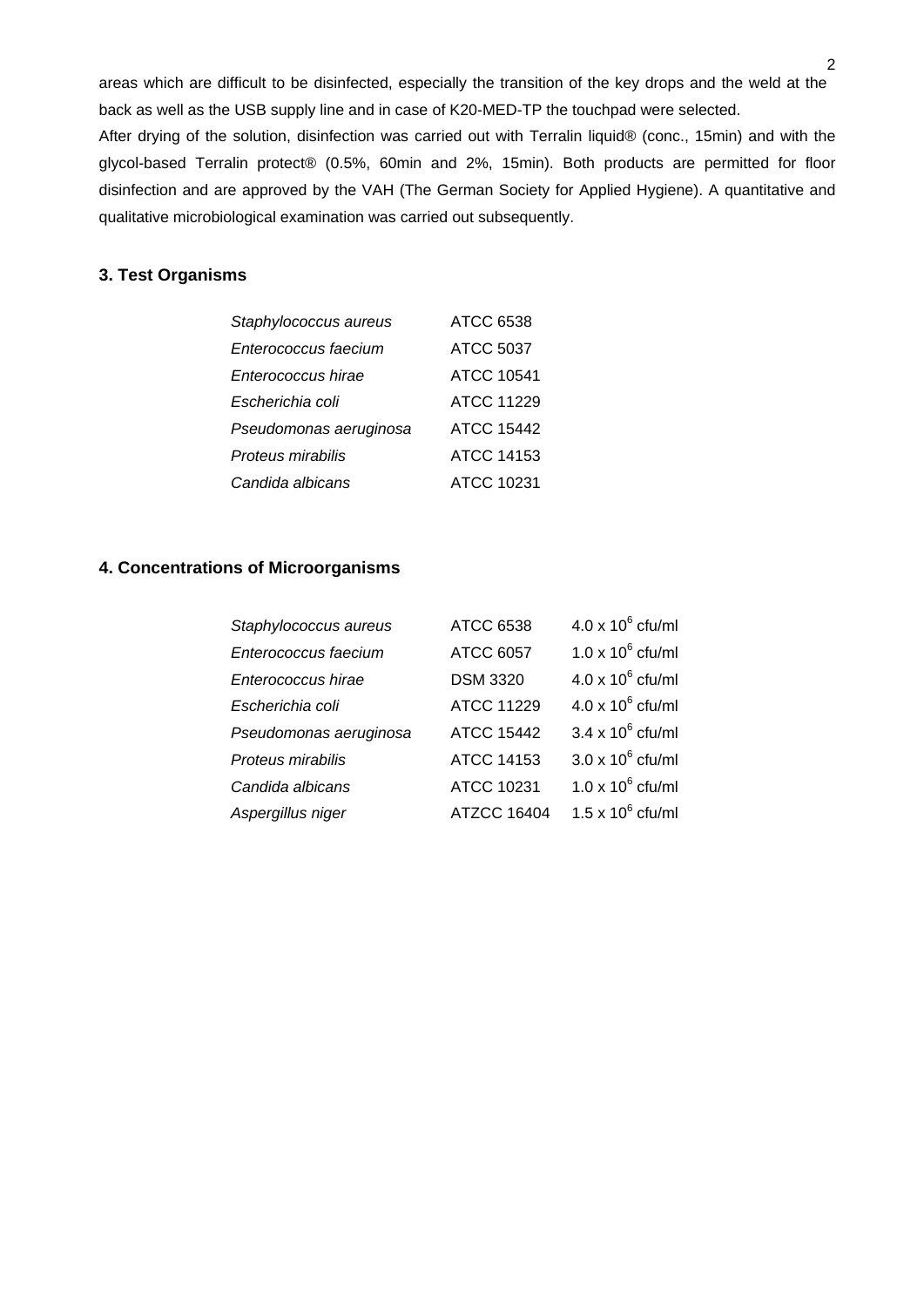# **5. Results**

With each microorganism 12 different areas of the objects were contaminated in the case of K20 14 checkpoints were selected that overall all possible areas of the object were covered. Each test was repeated five times.

|                        | K1-MED              | K2-MED              | K20-MED             |
|------------------------|---------------------|---------------------|---------------------|
| <b>Checkpoint</b>      | RR log10            | RR log10            | RR log10            |
| 6 x topside            | $4.0 \times 10^{6}$ | $4.0 \times 10^{6}$ | $0.1 \times 10^{6}$ |
| 6 x bottom             | $4.0 \times 10^{6}$ | $4.0 \times 10^{6}$ | $4.0 \times 10^{6}$ |
| 2 x touchpad           |                     |                     | $4.0 \times 10^{6}$ |
| <b>Total reduction</b> | $4.0 \times 10^{6}$ | $4.0 \times 10^{6}$ | $1.7 \times 10^{6}$ |

#### *Staphylococcus aureus* **ATCC 6538, concentration 4.0 x 10<sup>6</sup> cfu/ml**

#### *Enterococcus faecium* **ATCC 6057, concentration 1.0 x 10<sup>6</sup> cfu/ml**

|                        | K1-MED              | K2-MED              | K20-MED             |
|------------------------|---------------------|---------------------|---------------------|
| <b>Checkpoint</b>      | RR log10            | RR log10            | RR log10            |
| 6 x topside            | $1.0 \times 10^{6}$ | $1.0 \times 10^{6}$ | $1.0 \times 10^{6}$ |
| 6 x bottom             | $1.0 \times 10^{6}$ | $1.0 \times 10^{6}$ | $1.0 \times 10^{6}$ |
| 2 x touchpad           |                     |                     | $1.0 \times 10^{6}$ |
| <b>Total reduction</b> | $1.0 \times 10^{6}$ | $1.0 \times 10^{6}$ | $1.0 \times 10^{6}$ |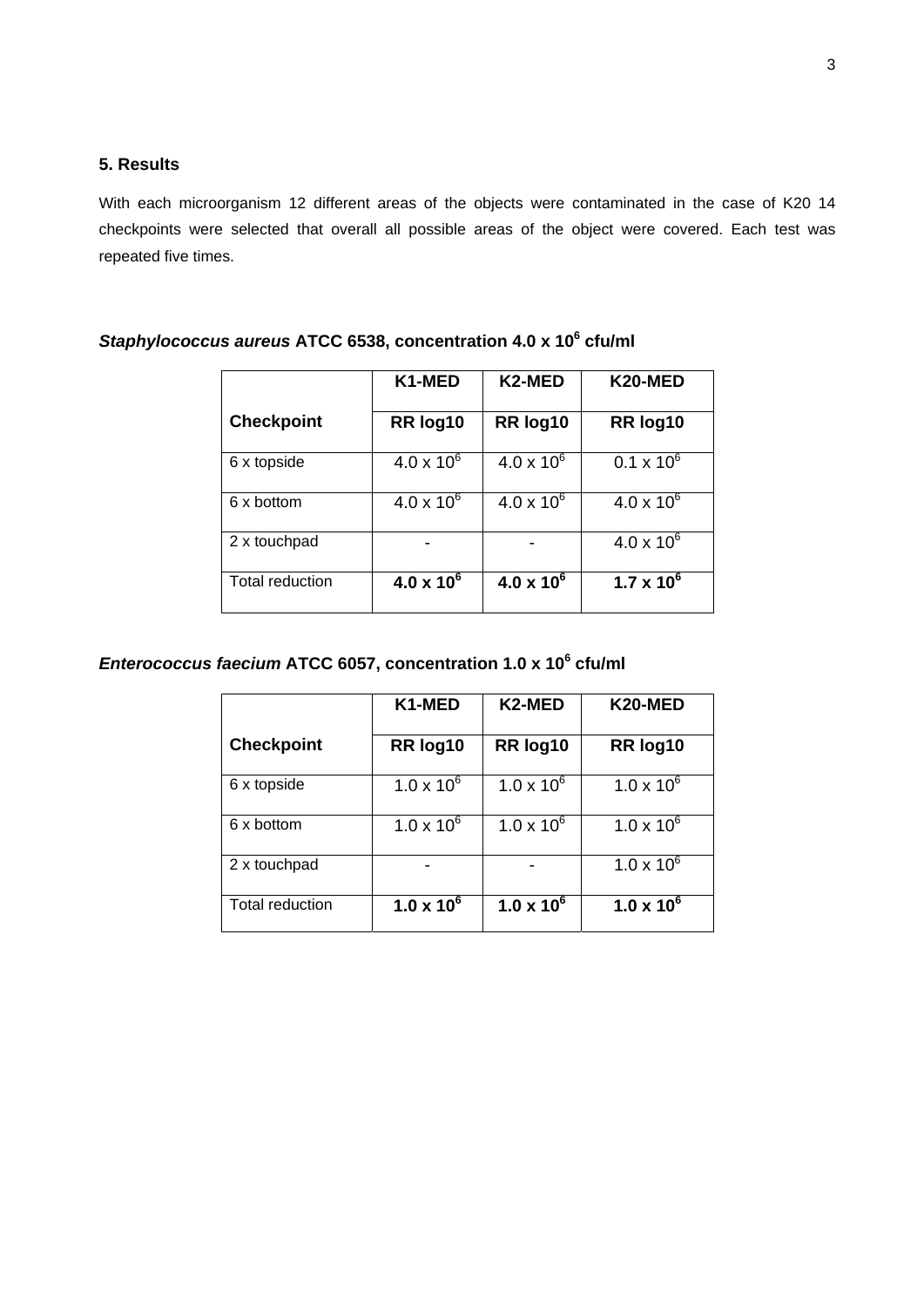| <b>Checkpoint</b>      | K1-MED              | K2-MED              | K20-MED             |
|------------------------|---------------------|---------------------|---------------------|
|                        | RR log10            | RR log10            | RR log10            |
| 6 x topside            | $4.0 \times 10^{6}$ | $4.0 \times 10^{6}$ | $4.0 \times 10^{6}$ |
| 6 x bottom             | $4.0 \times 10^{6}$ | $4.0 \times 10^{6}$ | $4.0 \times 10^{6}$ |
| 2 x touchpad           |                     |                     | $4.0 \times 10^{6}$ |
| <b>Total reduction</b> | $4.0 \times 10^{6}$ | $4.0 \times 10^{6}$ | $4.0 \times 10^{6}$ |

### *Enterococcus hirae* **DSM 3320, concentration 4.0 x 10<sup>6</sup> cfu/ml**

#### *Escherichia coli* **ATCC 11229, concentration 4.0 x 10<sup>6</sup> cfu/ml**

|                        | K1-MED              | K2-MED              | K20-MED             |
|------------------------|---------------------|---------------------|---------------------|
| <b>Checkpoint</b>      | RR log10            | RR log10            | RR log10            |
| 6 x topside            | $4.0 \times 10^{6}$ | $4.0 \times 10^{6}$ | $4.0 \times 10^{6}$ |
| 6 x bottom             | $4.0 \times 10^{6}$ | $4.0 \times 10^{6}$ | $4.0 \times 10^{6}$ |
| 2 x touchpad           |                     |                     | $4.0 \times 10^{6}$ |
| <b>Total reduction</b> | $4.0 \times 10^{6}$ | $4.0 \times 10^{6}$ | $4.0 \times 10^{6}$ |

#### *Pseudomonas aeruginosa* **ATCC 15442, concentration 3.4 x 10<sup>6</sup> cfu/ml**

|                        | K1-MED              | K <sub>2</sub> -MED | K20-MED             |
|------------------------|---------------------|---------------------|---------------------|
| <b>Checkpoint</b>      | RR log10            | RR log10            | RR log10            |
| 6 x topside            | $3.4 \times 10^{6}$ | $3.4 \times 10^{6}$ | $0.1 \times 10^{6}$ |
| 6 x bottom             | $3.4 \times 10^{6}$ | $3.4 \times 10^{6}$ | $3.4 \times 10^{6}$ |
| 2 x touchpad           |                     |                     | $3.4 \times 10^{6}$ |
| <b>Total reduction</b> | $3.4 \times 10^{6}$ | $3.4 \times 10^{6}$ | $2.0 \times 10^{6}$ |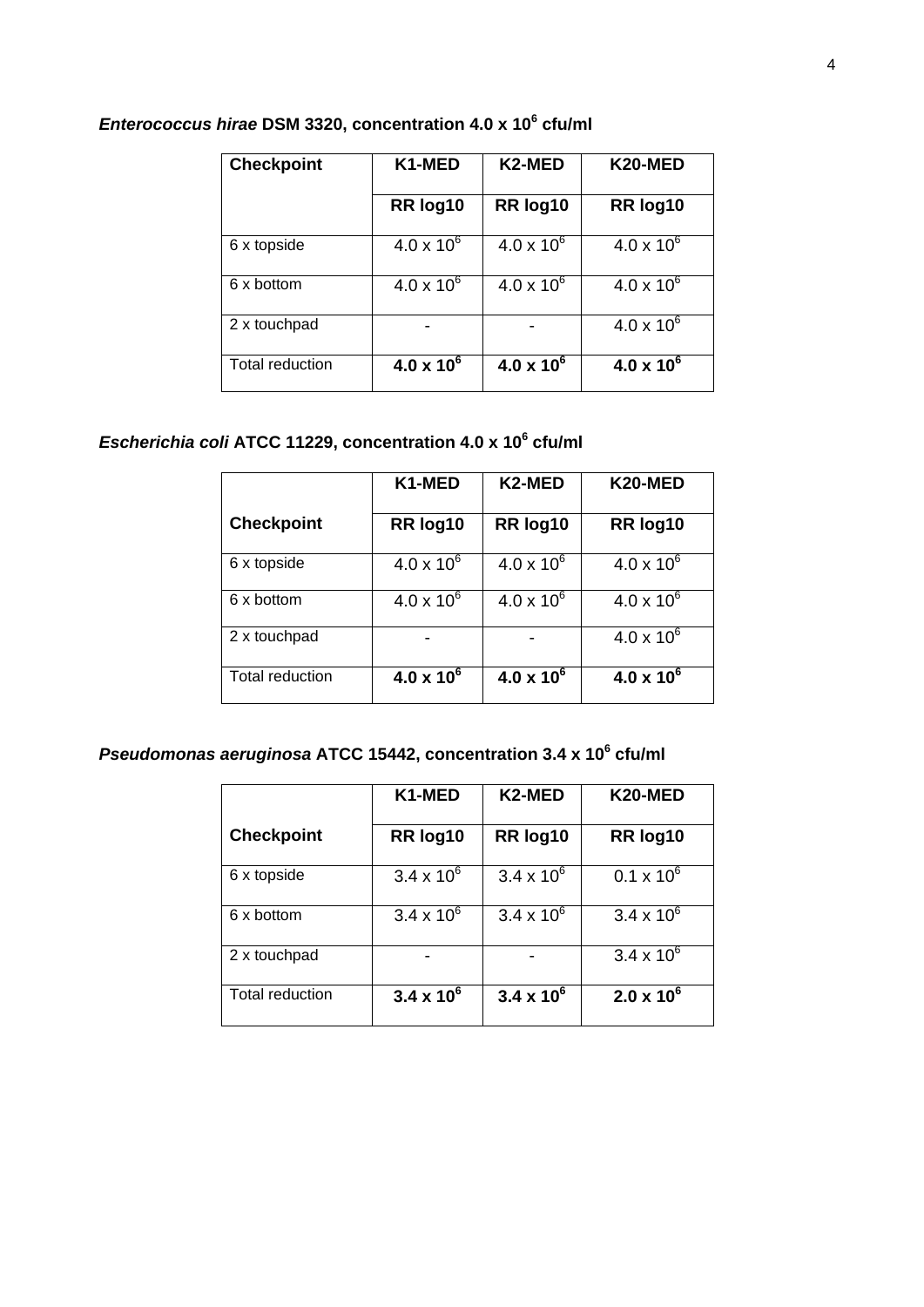|                        | K1-MED              | K2-MED              | K20-MED             |
|------------------------|---------------------|---------------------|---------------------|
| <b>Checkpoint</b>      | RR log10            | RR log10            | RR log10            |
| 6 x topside            | $3.0 \times 10^{6}$ | $3.0 \times 10^{6}$ | $3.0 \times 10^{6}$ |
| 6 x bottom             | $3.0 \times 10^{6}$ | $3.0 \times 10^{6}$ | $3.0 \times 10^{6}$ |
| 2 x touchpad           |                     |                     | $3.0 \times 10^{6}$ |
| <b>Total reduction</b> | $3.0 \times 10^{6}$ | $3.0 \times 10^{6}$ | $3.0 \times 10^{6}$ |

# *Proteus mirabilis* **ATCC 14153, concentration 3.0 x 10<sup>6</sup> cfu/ml**

# *Candida albicans* **ATCC 10231, concentration 1.0 x 10<sup>6</sup> cfu/ml**

|                        | K1-MED              | K2-MED              | K20-MED             |
|------------------------|---------------------|---------------------|---------------------|
| <b>Checkpoint</b>      | RR log10            | RR log10            | RR log10            |
| 6 x topside            | $1.0 \times 10^{6}$ | $1.0 \times 10^{6}$ | $1.0 \times 10^{6}$ |
| 6 x bottom             | $1.0 \times 10^{6}$ | $1.0 \times 10^{6}$ | $1.0 \times 10^{6}$ |
| 2 x touchpad           |                     |                     | $1.0 \times 10^{6}$ |
| <b>Total reduction</b> | $1.0 \times 10^{6}$ | $1.0 \times 10^{6}$ | $1.0 \times 10^{6}$ |

## *Aspergillus niger* **ATCC 16404, concentration 1.5 x 10<sup>6</sup> cfu/ml**

|                        | K1-MED              | K2-MED              | K20-MED             |
|------------------------|---------------------|---------------------|---------------------|
| <b>Checkpoint</b>      | RR log10            | RR log10            | RR log10            |
| 6 x topside            | $1.5 \times 10^{6}$ | $1.5 \times 10^{6}$ | $0.6 \times 10^{6}$ |
| 6 x bottom             | $1.5 \times 10^{6}$ | $1.5 \times 10^{6}$ | $0.6 \times 10^{6}$ |
| 2 x touchpad           |                     |                     | $0.6 \times 10^{6}$ |
| <b>Total reduction</b> | $1.5 \times 10^{6}$ | $1.5 \times 10^{6}$ | $0.6 \times 10^{6}$ |